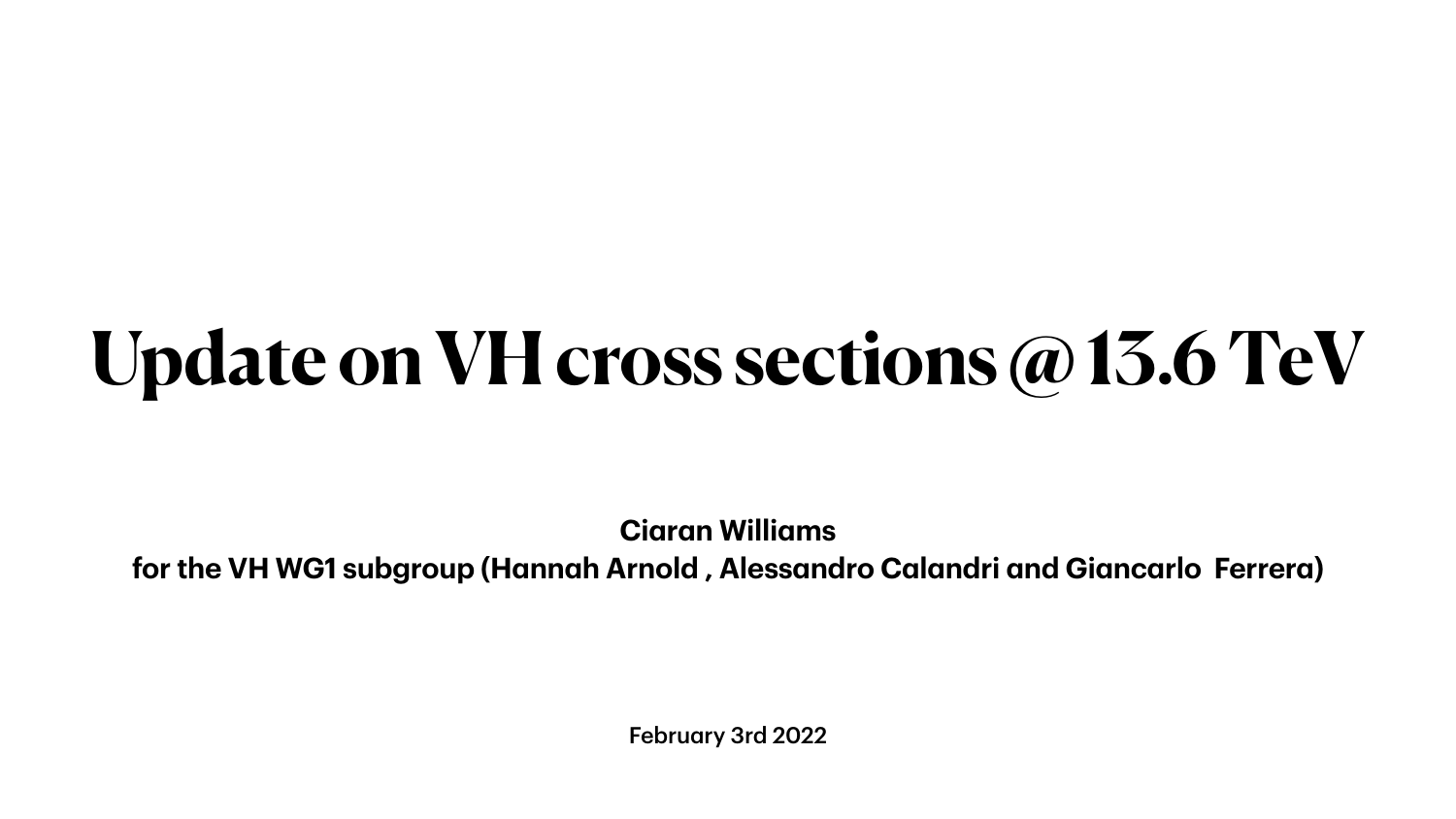



Perform fits to cross sections reported in the YR<sub>4</sub>

Appears that a 3parameter quadratic fit describes the data rather well with fitting errors seemingly of the order of  $0.2\%$ .

Other (physics) uncertainties do not change much between 13 and 14 TeV, so report values for 13.5 TeV





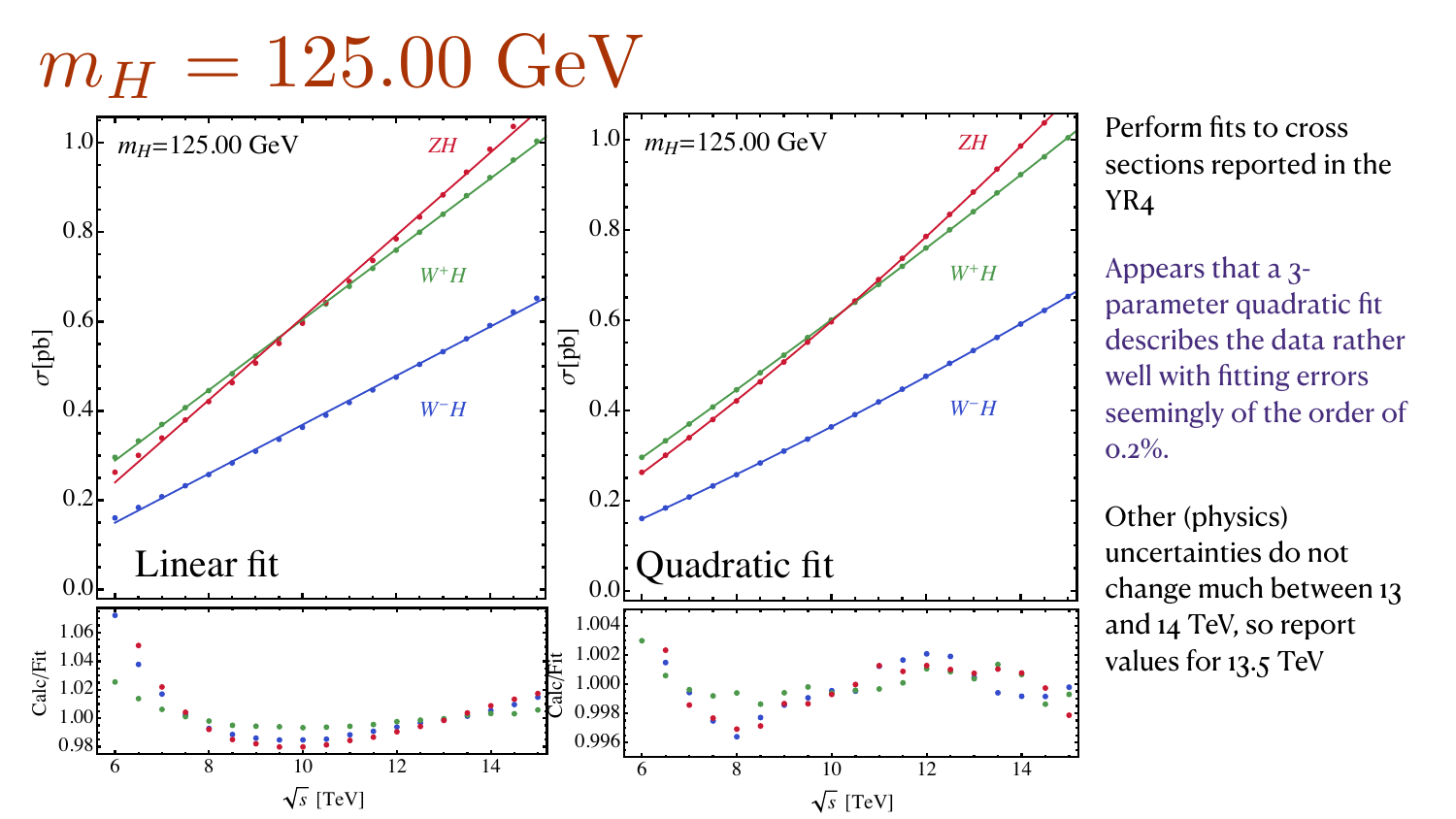## $m_H = 125.09$  GeV

Of course the picture is similar at 125.09 since we also have an energy scan

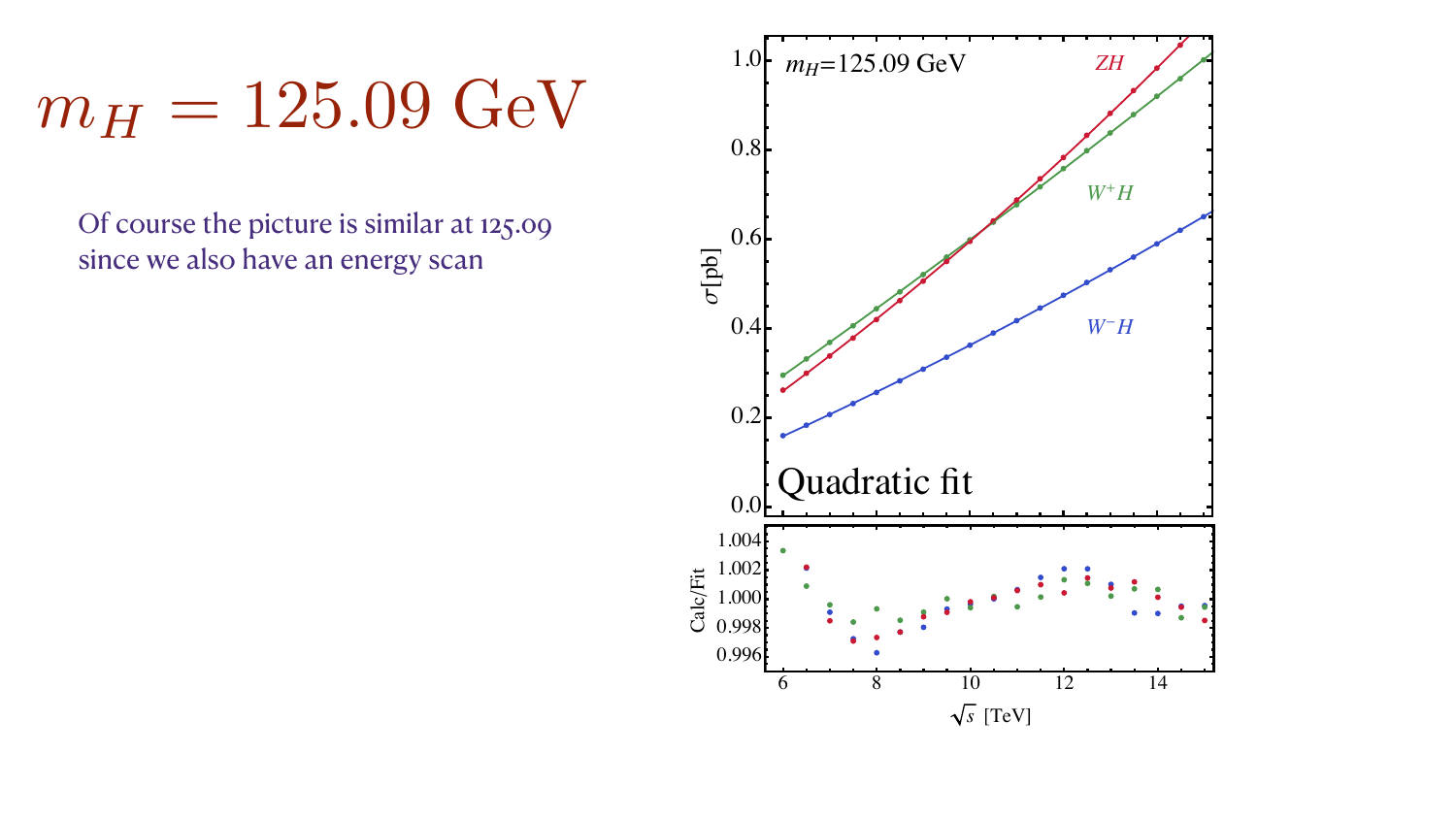## $m_H = 125.38 \text{ GeV}$

Slightly trickier for 3rd value of the mass, since no energy scan available. Instead extract value at this mass from fit to cross sections as a function of Higgs mass.

Only gives 4 points  $\omega$  7,8, 13 and 14 TeV, so use linear fit for final answer.

For remaining uncertainties use envelope of 13 and 14 TeV results at similar mass points.

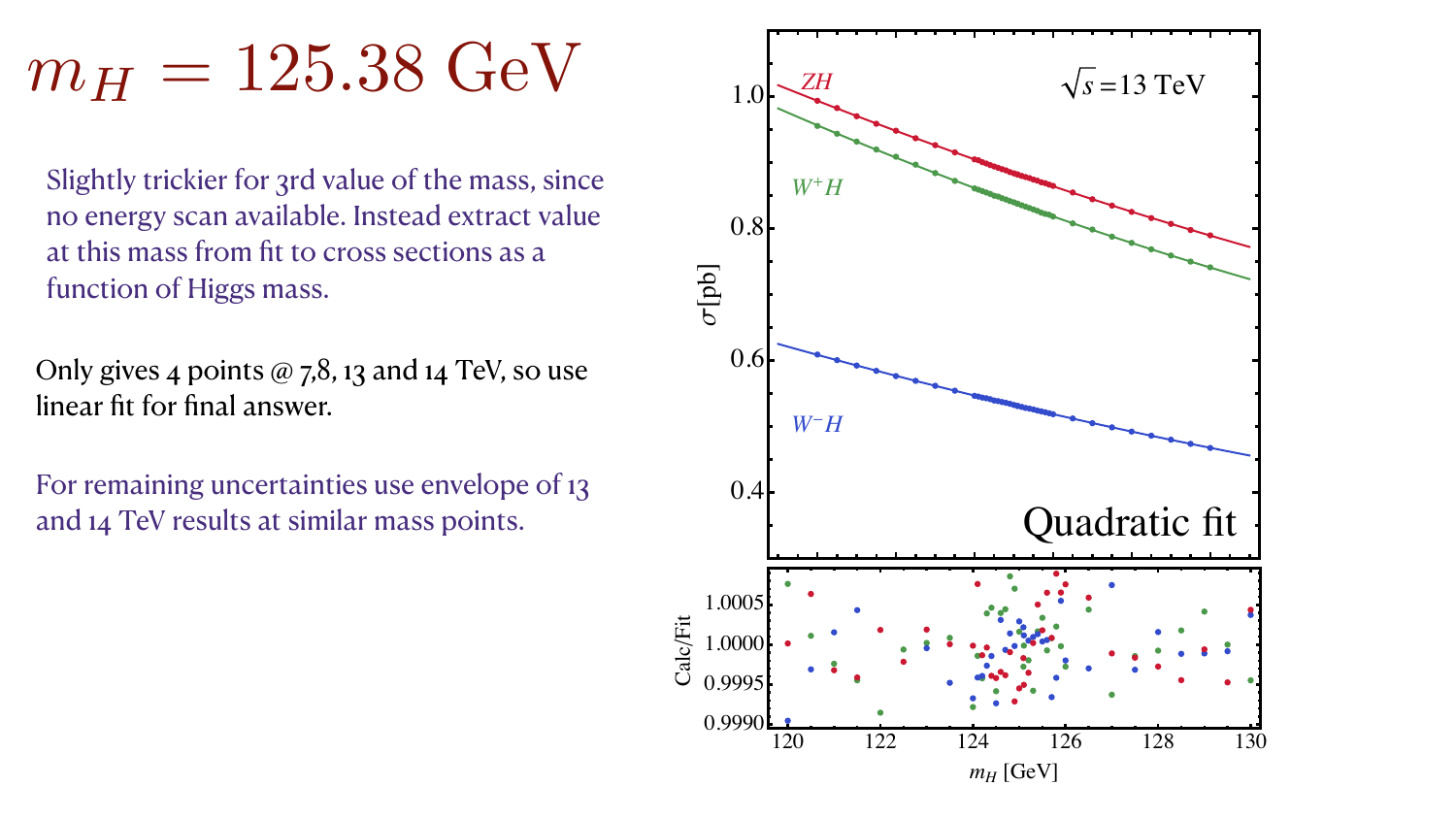#### **Summary**

#### Here are our extracted numbers for total cross sections for the three mass points using the interpolation





and error extraction

| <b>WH</b> |              |             |               |        |            |           |           |           |  |
|-----------|--------------|-------------|---------------|--------|------------|-----------|-----------|-----------|--|
| <b>MH</b> | Cross        | Uncertainty |               |        |            |           | $W+H$     | W-H       |  |
|           | Section      | Scale       |               | PDF+as | <b>PDF</b> | as        |           | $\sigma$  |  |
| [GeV]     | [pb]         | pos [%]     | neg [%]       | [%]    | [%]        | [%]       | [bb]      | [bb]      |  |
| 125.00    | I.457E+00    |             | 0.7<br>$+0.4$ | ±1.8   | ±1.6       | $\pm 0.9$ | 8.889E-01 | 5.677E-01 |  |
| 125.09    | 1.453E+00    |             | 0.7<br>$+0.4$ | ±1.8   | $\pm 1.6$  | $\pm 0.9$ | 0.88696   | 0.566359  |  |
| 125.38    | $.442E + 00$ |             | 0.7<br>$+0.4$ | ±1.8   | ±1.6       | $\pm 0.9$ | 0.880114  | 0.562032  |  |

| <b>ZH</b> |        |              |             |                            |        |            |             |                 |  |  |
|-----------|--------|--------------|-------------|----------------------------|--------|------------|-------------|-----------------|--|--|
| <b>MH</b> |        | <b>Cross</b> | Uncertainty | $\sqrt{gg} \rightarrow ZH$ |        |            |             |                 |  |  |
|           |        | Section      | Scale       |                            | PDF+as | <b>PDF</b> | as          | $ $ (box diag.) |  |  |
|           | [GeV]  | [pb]         | pos [%]     | neg [%]                    | [%]    | [%]        | $\sqrt{96}$ | $[{\sf pb}]$    |  |  |
|           | 125.00 | 9.439E-01    | $+3.7$      | 3.2                        | ±1.6   | ±1.3       | $\pm 0.9$   | 1.360E-01       |  |  |
|           | 125.09 | 9.422E-01    | $+3.8$      | 3.2                        | ±1.6   | ±1.3       | ±0.9        | 1.359E-01       |  |  |
|           | 125.38 | 9.361E-01    | $+3.8$      | 3.2                        | ±1.6   | ±1.3       | ±0.9        | 1.347E-01       |  |  |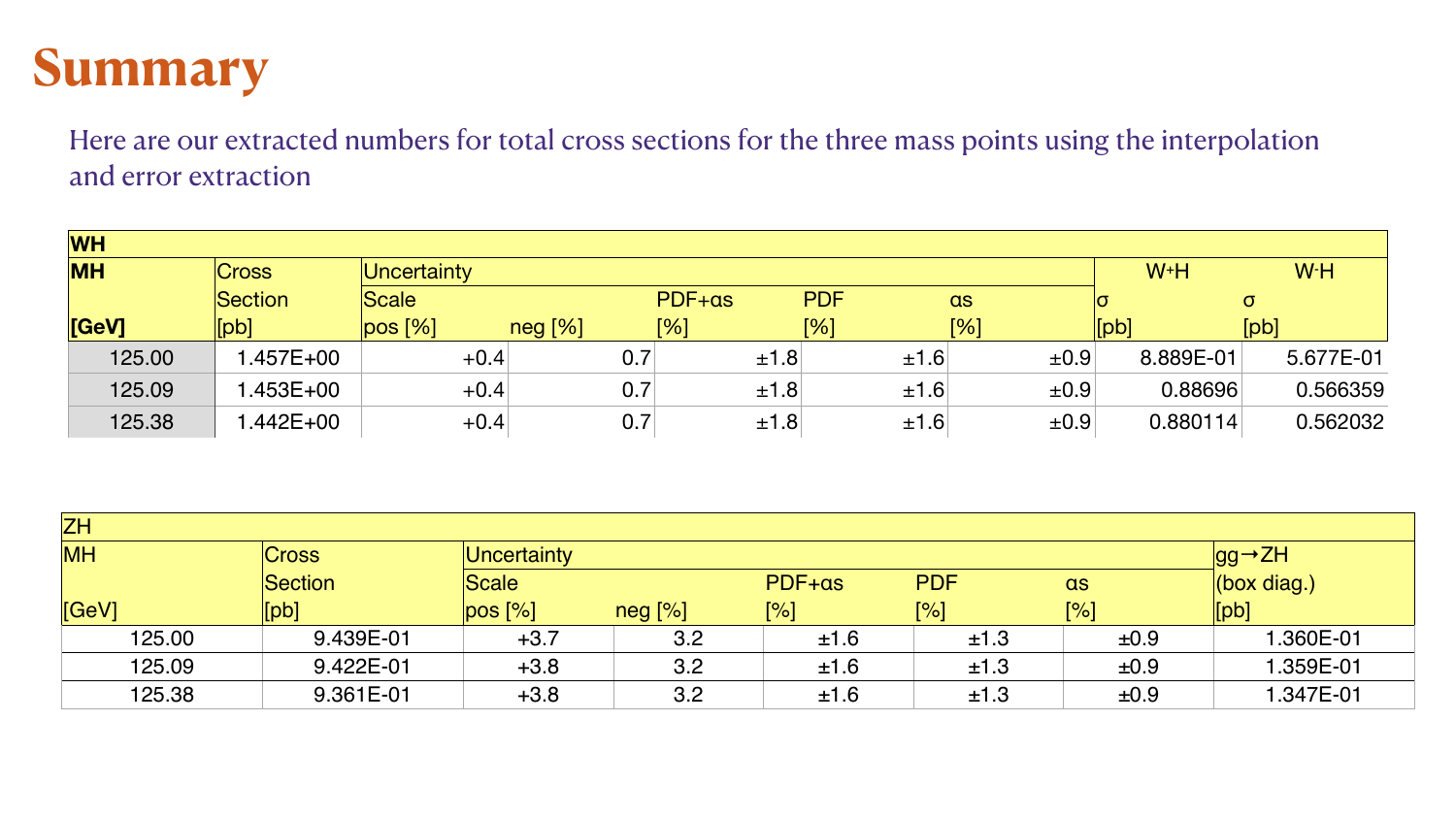### **Summary**

#### Same thing, but including the decay of the W boson (here each one computed using linear fit)

| $WH \rightarrow lvH$    |                             |             |         |                      |            |     |              |  |  |
|-------------------------|-----------------------------|-------------|---------|----------------------|------------|-----|--------------|--|--|
| <b>MH</b>               | <b>Cross</b><br>Uncertainty |             |         |                      |            |     |              |  |  |
|                         | Section                     | Scale       |         | PDF+as               | <b>PDF</b> | as  | ∣σγ          |  |  |
| [GeV]                   | [pb]                        | pos [%]     | neg [%] | [%]                  | [%]        | [%] | [bb]         |  |  |
| 125.00                  | 6.380E-02                   | 0.4         | $-0.6$  | 1.9                  | 1.7        | 0.8 | 2.19E-03     |  |  |
| 125.09                  | 6.366E-02                   | 0.4         | $-0.6$  | 1.9                  | 1.7        | 0.8 | 2.19E-03     |  |  |
| 125.38                  | 6.318E-02                   | 0.4         | $-0.6$  | 1.9                  | 1.7        | 0.8 | 2.18E-03     |  |  |
|                         |                             |             |         |                      |            |     |              |  |  |
| $W^+H \rightarrow H^+W$ |                             |             |         |                      |            |     |              |  |  |
| <b>MH</b>               | <b>Cross</b>                | Uncertainty |         |                      |            |     |              |  |  |
|                         | Section                     | Scale       |         | PDF+as<br><b>PDF</b> |            | as  | ∣σγ          |  |  |
| [GeV]                   | [bb]                        | pos [%]     | neg [%] | [%]                  | [%]        | [%] | [bb]         |  |  |
| 125.00                  | 9.896E-02                   | 0.4         | $-0.6$  | 1.9                  | 1.7        | 0.8 | 3.34E-03     |  |  |
| 125.09                  | 9.874E-02                   | 0.6         | $-0.6$  | 1.9                  | 1.7        | 0.8 | $3.34E + 05$ |  |  |
| 125.38                  | 9.803E-02                   | 0.6         | $-0.6$  | 1.9                  | 1.7        | 0.8 | 3.33E-03     |  |  |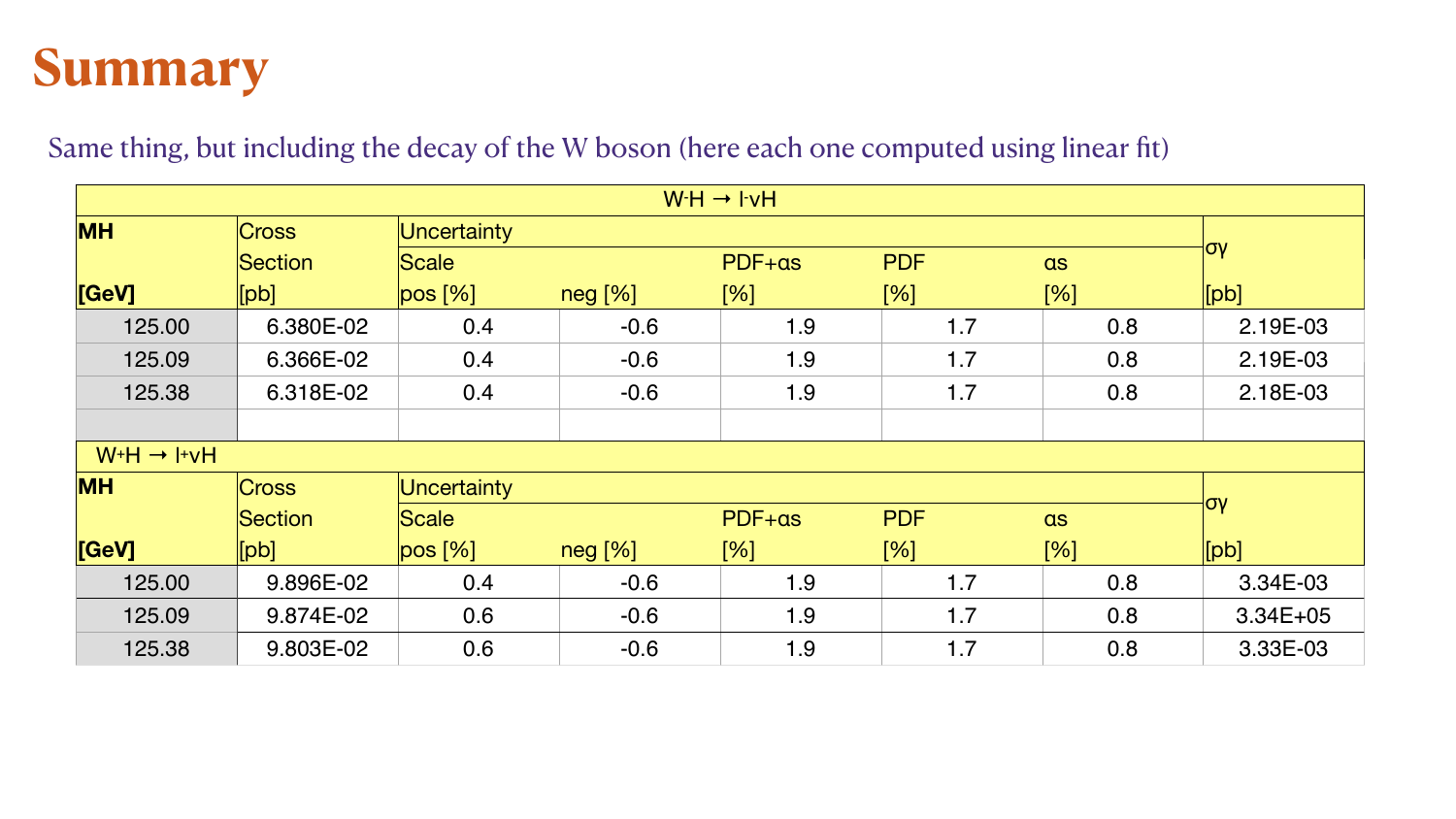### **Summary**

#### Same thing, but including the decay of the Z boson (here each one computed using linear fit)

|                      |              |             |         | $ZH \rightarrow HHH$ |            |     |                       |              |
|----------------------|--------------|-------------|---------|----------------------|------------|-----|-----------------------|--------------|
| <b>MH</b>            | <b>Cross</b> | Uncertainty |         |                      |            |     | $\log \rightarrow ZH$ |              |
|                      | Section      | Scale       |         | PDF+as               | <b>PDF</b> | as  | (box diag.)           | OV           |
| [GeV]                | [bb]         | pos [%]     | neg [%] | [%]                  | [%]        | [%] | [pb]                  | [bb]         |
| 125.00               | 3.174E-02    | 3.8         | $-3.2$  | 1.6                  | 1.3        | 1.0 | 4.55E-03              | 1.16E-04     |
| 125.09               | 3.168E-02    | 3.8         | $-3.2$  | 1.6                  | 1.3        | 1.0 | 4.54E-03              | 1.16E-04     |
| 125.38               | 3.147E-02    | 3.8         | $-3.2$  | 1.6                  | 1.3        | 1.0 | 4.53E-03              | 1.16E-04     |
|                      |              |             |         |                      |            |     |                       |              |
| $ZH \rightarrow vvH$ |              |             |         |                      |            |     |                       |              |
| <b>MH</b>            | Cross        | Uncertainty |         |                      |            |     | $\log \rightarrow ZH$ |              |
|                      | Section      | Scale       |         | PDF+as               | <b>PDF</b> | as  | (box diag.)           | $ $ OV       |
| [GeV]                | [bb]         | pos [%]     | neg [%] | [%]                  | [%]        | [%] | [pb]                  | [bb]         |
| 125.00               | 1.891E-01    | 3.8         | $-3.2$  | 1.6                  | 1.3        | 1.0 | 2.697E-02             | $0.00E + 00$ |
| 125.00               | 1.887E-01    | 3.8         | $-3.2$  | 1.6                  | 1.3        | 1.0 | 2.695E-02             | $0.00E + 00$ |
| 125.00               | 1.874E-01    | 3.8         | $-3.2$  | 1.6                  | 1.3        | 1.0 | 2.686E-02             | $0.00E + 00$ |